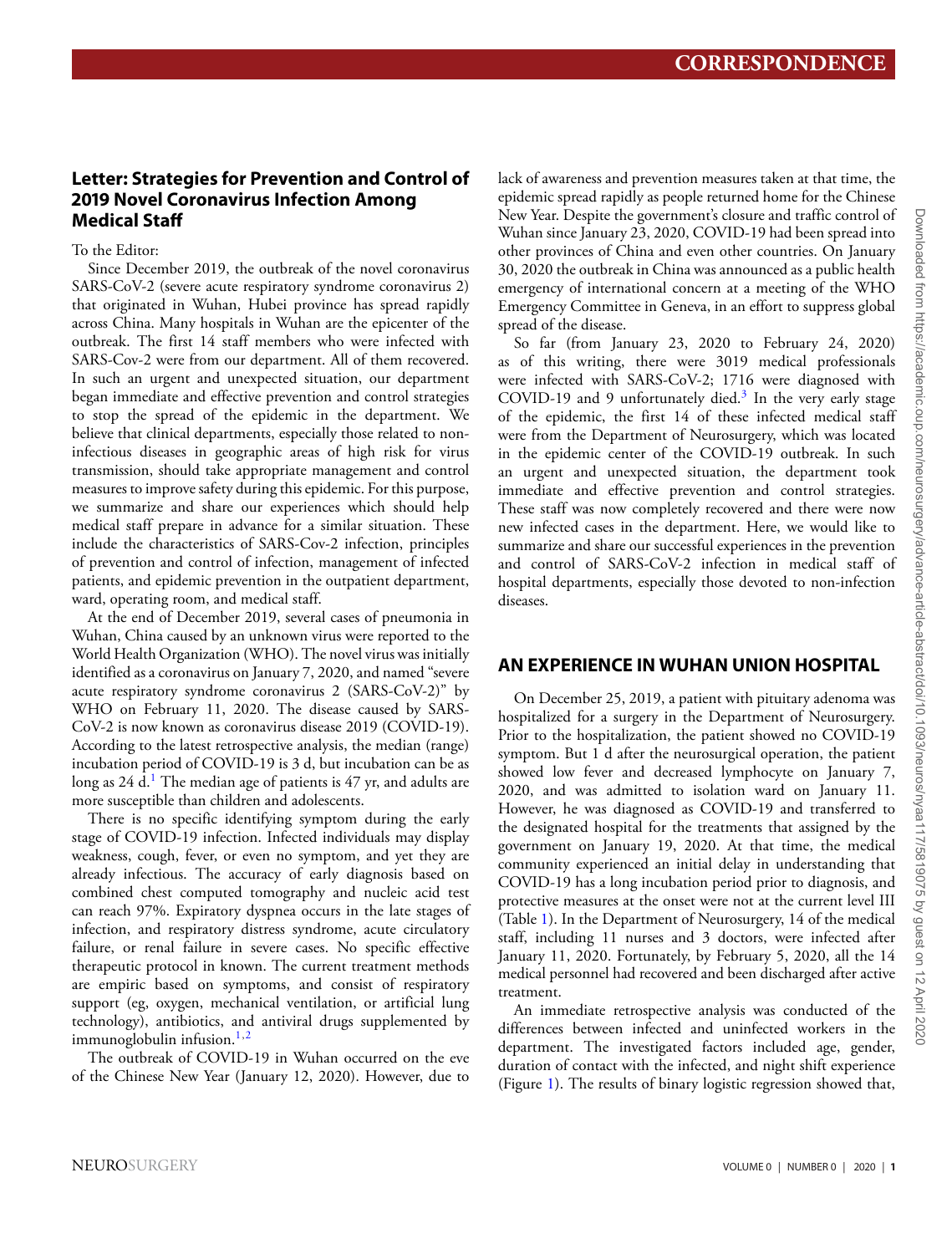<span id="page-1-0"></span>

|                | <b>TABLE 1. Three-Level Standards Ffor Prevention and Control of Infectious Diseases</b> |                           |                                                                                                                                                                                                    |  |  |
|----------------|------------------------------------------------------------------------------------------|---------------------------|----------------------------------------------------------------------------------------------------------------------------------------------------------------------------------------------------|--|--|
|                | <b>Risk</b>                                                                              | <b>Protection</b>         | <b>Specific content</b>                                                                                                                                                                            |  |  |
|                | Low                                                                                      | <b>Basic</b>              | First-layer work clothes (eg, scrubs), disposable working caps, surgical masks                                                                                                                     |  |  |
| Ш              | <b>Medium</b>                                                                            | Increased                 | Work clothing, shoe covers, disposable working caps, N95 masks, goggles, protective clothing or isolation<br>clothes, latex gloves                                                                 |  |  |
| $\mathbf{III}$ | High                                                                                     | <b>Strict<sup>a</sup></b> | Work clothing, protective boot covers, disposable working caps, N95 masks, goggles, medical protective<br>masks (or positive pressure head covers), protective clothing, double-layer latex gloves |  |  |

aIncludes surgical theater.

<span id="page-1-1"></span>

after adjustment for the remaining 3 variables, the risk of infection in the medical staff with longer exposure to an infected patient  $(>45 \text{ min})$  was 6 (1.1-32.8) times higher than that of those with shorter exposure (<15 min). Furthermore, the risk of infection was 3.9 (1.0-15.3) times higher for those who had worked a night shift, compared with those who had not.

With the awareness of the high rate of infection in the medical staff, combined with the statistical results, we drew up strategies for emergency management and daily protection for medical staff in departments of non-infection disease during this severe epidemic. After the implementation of these measures in our department, there has been no further infection among patients or medical staff.

#### **Patient Consent Statement**

The study was done after agreement from the local ethics committee and informed consent was provided by participating patients.

# **PRINCIPLES OF EPIDEMIC PREVENTION AND CONTROL IN CLINICAL DEPARTMENTS**

- Reduce non-urgent and non-necessary medical activities, and assist diagnosis and treatment via the Internet.
- Effectively manage all patients at different levels and categories, that is, patients are categorized as with or without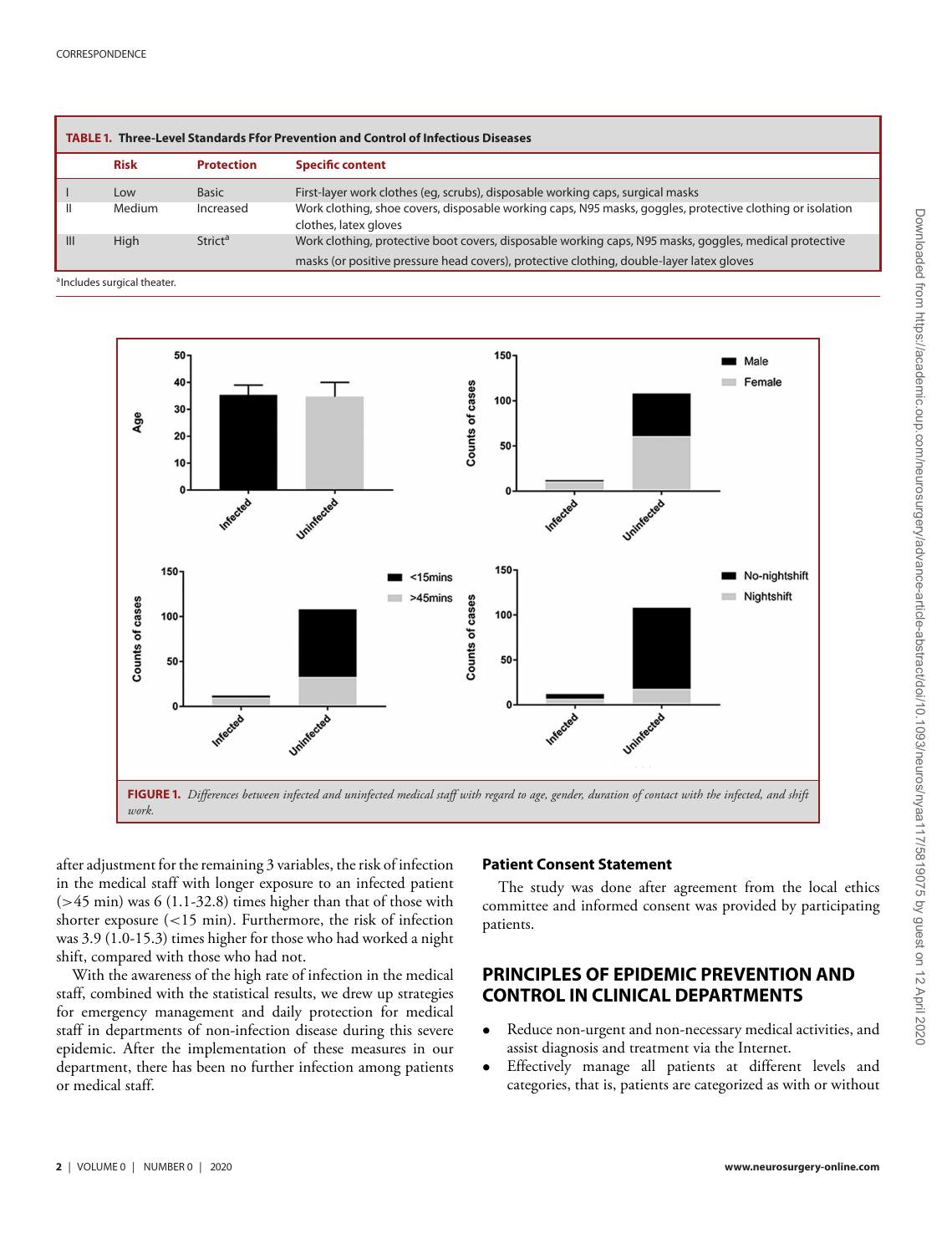fever, and each group further stratified as emergency or nonemergency, as appropriate.

- Reduce direct contact between medical staff and patients, and avoid mutual contact between patients.
- Aim for early detection, early isolation, and early treatment of all infected individuals. [4](#page-5-3)
- Implement continuous disinfection of the departmental environment.

## **RECOMMENDATIONS**

#### **Emergency Management Paths for Outpatient and Inpatient Patients During the Outbreak**

In a scenario of epidemic and shortage of medical resources, the medical staff should triage outpatients and inpatients, to achieve early detection and warning of COVID-19 infection (Figure [2\)](#page-2-0).

#### **Protect High-Risk Inpatients**

- *Elderly patients and those with serious underlying diseases* . Elderly patients and those with underlying diseases of the heart, lung, liver, and renal system are susceptible to higher pathogenicity and mortality in response to COVID-19 infection. [1](#page-5-0) The risk of infection varies with the clinical department. For example, patients in the neurosurgery department are at high risk of COVID-19 infection. Therefore, the hospital should be committed to a strict 3-level ward management system (Table [1\)](#page-1-0). Patients suspected of infection should be partitioned from other patients, and each ward should employ different sets of medical staff to avoid cross-contamination.
- *Patients with systemic abnormalities beyond the respiratory system*. Among patients with COVID-19 there are reports of 12%, 7%, and 3% rates of acute cardiac impairment, acute renal impairment, and diarrhea, respectively. Liver injury has also been reported.<sup>[1](#page-5-0)</sup> These concomitant conditions are aggravated in COVID-19, and even present a major threat of mortality. Therefore, it is especially important during this epidemic that the basic vital signs and dysfunctional organs of such vulnerable patients are safeguarded. The effect of possible infection should be minimized, with early detection and intervention. [5](#page-5-4)
- <span id="page-2-0"></span>• *Patients with associated mental stress*. Because COVID-19 is highly contagious, can quickly progress in severe cases, and there is no specific effective treatment, hospitalized patients often experience anxiety, mania, insomnia, or other psychological problems. Patients should be reassured that, although the number of infected persons has rapidly increased, the prognosis is better than for SARS (severe acute respiratory syndrome), and the fatality rate is much lower. [6](#page-5-5) The medical staff should inform inpatients that the epidemic will subside if scientific prevention, control, and treatment measures are adhered to.

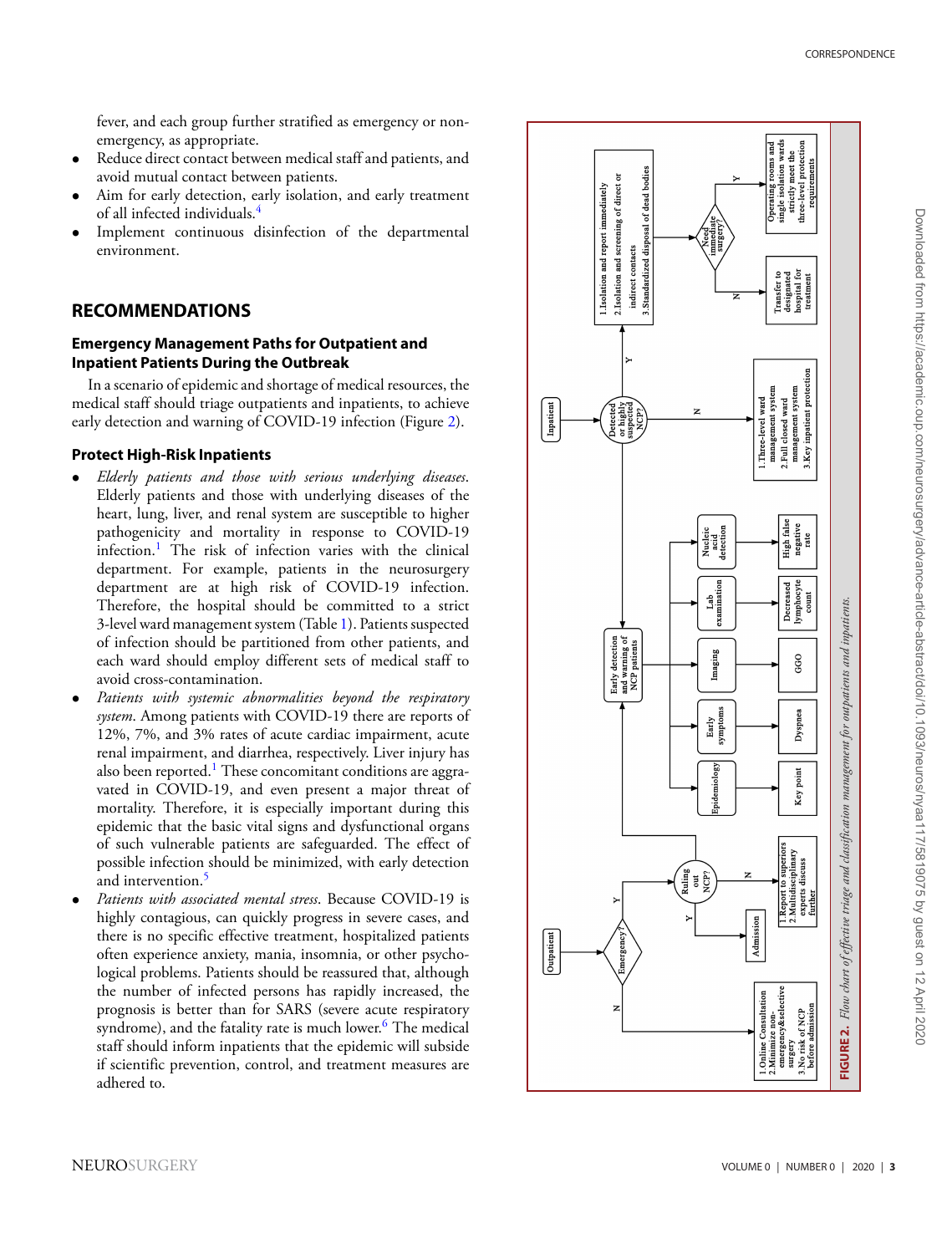## **Prevention and Control Strategies in the Neurosurgery Clinic**

For outpatients, prevention and control procedures for the new coronavirus can refer to the diagnosis and treatment plan for pneumonia of the National Health and Medical Commission (Trial sixth Edition). This includes a previewing triage system (Figure [2\)](#page-2-0). Outpatient treatment should be arranged for patients with suspected infection or fever. In addition, the management and disinfection of outpatient clinics should be given priority. Patients should be instructed regarding how wear masks correctly, and to put them on before entering the waiting area.

## **Prevention and Control Strategies in the Neurosurgery Ward**

- Thorough cleaning and disinfection is essential after contact with each patient. Hands must be carefully washed for 2 to 3 min with disinfectant (75% ethanol or chlorine-containing disinfectant).
- As far as practicable, the medical staff should remain 1.5 to 2 meters away from the patient during diagnosis and treatment, and time of contact should be minimized. If an atomizer, stethoscope, or other examination instrument must be used, the medical personnel should avoid contact with patients' secretions, especially for patients with trachea intubation or tracheotomy. Medical personnel should note the color of phlegm when suctioning sputum, avoid the airway opening as much as possible, and wear a protective mask. Body fluids, secretions, excreta, and used articles collected from confirmed and suspected patients should be regarded as biological pollutants, and treated as clinical waste at the highest biosafety level.
- Testing throat swabs for nucleic acid is important for diagnosing COVID-19 infection. However, the sampling process poses great risk to the healthcare worker. To protect the medical staff to the greatest extent, only designated, senior, and experienced medical staff should collect samples, and in accordance with a standardized protocol with level III protection measures.

## **Ward Management and Disinfection and Sterilization**

- Inpatients and accompanying persons should be instructed and required to wear masks in the ward. Warnings should be posted at the entrance of the ward, and information regarding protection against infection should be promoted and disseminated to increase public knowledge. Accompanying persons should not be permitted to take the inpatients outside the hospital without permission, or visit other wards or congregate.
- All wards should institute a layered management system, with the wards strictly divided into 3 levels according to risk: common ward, isolation ward for suspected patients, and single isolation for the diagnosed patient. Free movement of persons among the 3 ward levels should be strictly limited to

avoid cross contamination. Each level should deliver its own medical treatment.

- Wards should be ventilated at least 2 to 3 times daily, for not less than half an hour each time. All objects in the ward that are frequently handled, such as door knobs, bed edges, window sills, and wall switches, should be cleaned regularly and disinfected with 500 mg/L chlorine-containing disinfectant twice per day.
- As much as possible, individual items that are commonly used in departments should be designated for use in a single ward, including blood pressure meters, thermometers, and stethoscopes. If the number is insufficient or it is necessary to borrow in an emergency, the items must be thoroughly disinfected.

## **Prevention and Control Strategies for Medical Staff in Operating Rooms**

- For patients undergoing elective neurosurgery, stepwise preoperative screening for COVID-19 should be conducted based on the diagnostic criteria. The surgery should be performed only after no abnormality is detected. Due to the long incubation period, medical staff should take level II protection measures (Table [1\)](#page-1-0).
- In principle, no elective surgery should be scheduled for patients with suspected or confirmed COVID-19. If emergency craniotomy is needed, the medical staff must take the following level III precautions: strictly wearing disinfected first-layer work clothes (hospital scrubs) and additional gown with hood; double latex gloves; 2 layers of cap; goggles and other facial protection tools; and medical protective masks (N95). It is necessary to avoid or reduce endotracheal intubation, tracheostomy, and other procedures that aggravate infection. If possible, during surgery adequate and proper hemostasis should be maintained to prevent the need for blood transfusion. The spatter of body fluid should be avoided to lower the risk of infection.
- A one-way path should be used to enter and exit the operating room. Suspected pollution areas should be avoided. The operating room should contain infrared thermometers to measure the body temperature of the medical staff and patients at any time to give early warning of acute illness.
- After surgery, medical staff must use quick-drying hand disinfectant before and after removing protective clothing, after taking off googles and hat, after removing the inner gloves, and again after removing masks before donning new masks and immediately leaving the operating room.

## **Prevention and Control Strategies for Neurosurgery Office and Living Areas**

I[n](#page-4-0) addition to operating rooms and wards, the offices and living areas of the medical staff are important potential areas of infection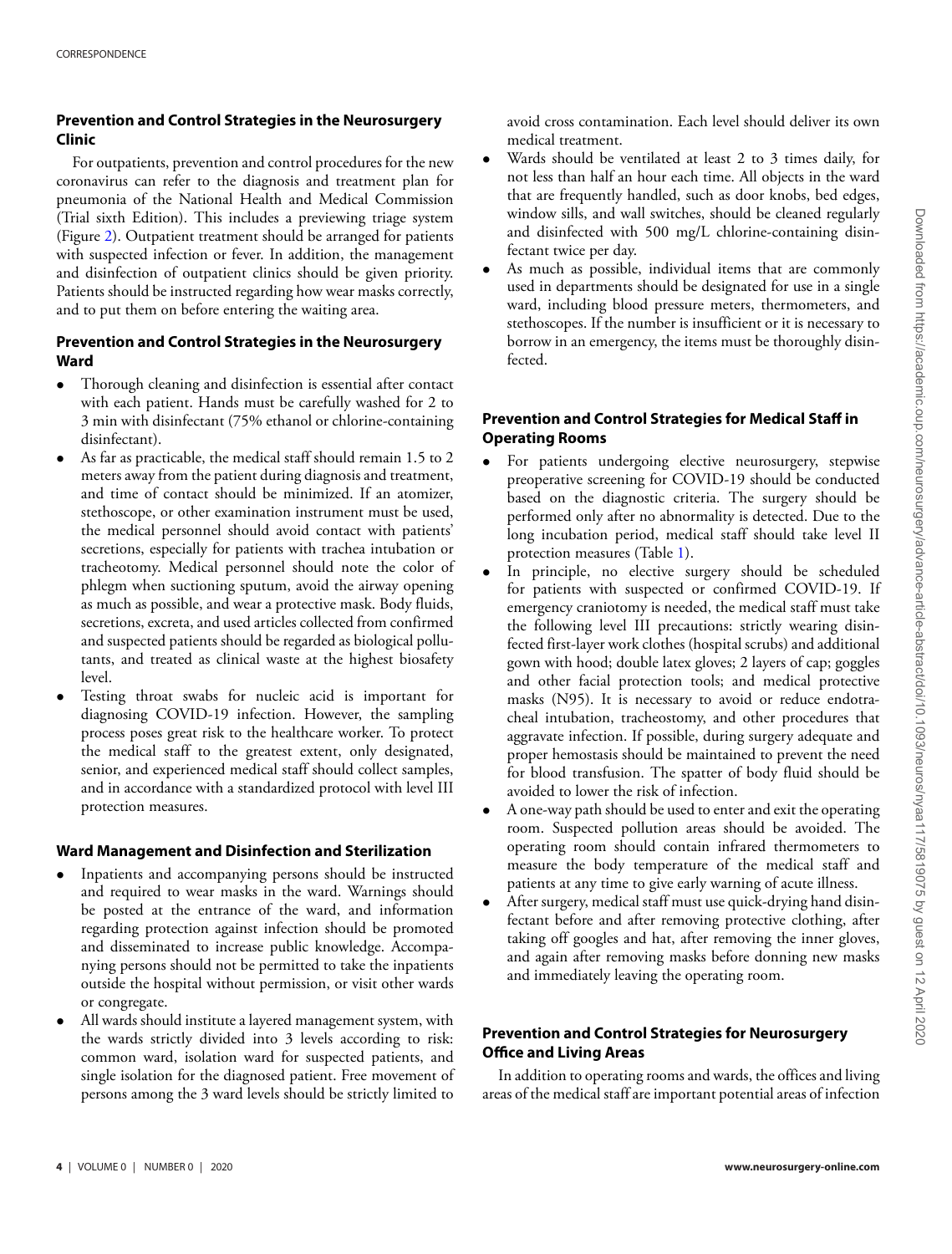<span id="page-4-0"></span>

|           | Content                                                                                               | <b>Source</b>                    |
|-----------|-------------------------------------------------------------------------------------------------------|----------------------------------|
| Guideline | Diagnosis and treatment of pneumonia caused by novel<br>coronavirus (Trial 5th Edition)               | <b>NHC</b>                       |
| Handbook  | Handbook for the prevention of NCP                                                                    | Hubei Science & Technology Press |
| SOP       | Guidelines for the use of common medical protective<br>equipment in the prevention and control of NCP | <b>NHC</b>                       |
| SOP       | Flow chart of patients with fever during NCP                                                          | Wuhan Union Hospital             |

NCP, novel coronavirus-infected pneumonia; NHC, National Health Commission of the People's Republic of China; SOP, standard operating procedure

that are often overlooked. Therefore, the following 4 measures are necessary.

- A safe distance should be maintained between the medical office and ward, with good ventilation. An electrostatic air purifier can be installed if feasible.
- Mobile phones, landline phones, keyboards, cups, medical records, and other items that are used frequently should be regularly disinfected.
- Meals should be eaten away from crowds, sitting face-to-face, and without talking if possible.
- To reduce direct physical contact between colleagues, as far as possible communication should be made by telephone or WeChat.

### **Improve the Awareness of the Medical Staff About the Epidemic**

COVID-19 differs from any other known infectious disease, and information regarding adequate protection is lacking. In addition, a high incidence of infectious disease in a department of neurosurgery is unusual. The neurosurgery staff must be instructed regarding what is known about infections of this disease. In addition to basic hospital training, our department has improved education regarding important guidelines and procedures related to COVID-19 infection (Table [2\)](#page-4-0). The great importance of early detection and isolation of suspected cases must be emphasized, and safety measures strictly implemented. The staff must receive both theoretical and practical knowledge about COVID-19 infection and medical protection to enhance vigilance and the ability to confront emergencies.

#### **Safeguard the Mental Health of Medical Staff**

Under the pressures imposed by the severe epidemic and intense clinical work, medical staff may experience negative emotions that can reduce daily work efficiency and have longterm adverse effects on the entire medical team. Negative emotions may manifest as anxiety, depression, or insomnia, among others. Appropriate mental health education and positive encouragement are crucial for protecting the staff against these stressful conditions[.7](#page-5-6)

## **CONCLUSION**

The number of infected persons and the rapid spread of COVID-19 are unprecedented as a public health emergency. This epidemic is a serious challenge to China's medical system and its ability to cope. The nation cannot afford further misjudgments regarding the need for information, prevention, and protection against COVID-19 infection. Herein, we have summarized the experience of our neurosurgery department and the protection measures we have implemented. Because of these new preventive protocols, there have been no further cases of infection among our medical staff. Coping with this emergency will require better understanding of infection characteristics and route of transmission, and achieving early detection, isolation, and treatment. With adequate upgrades in protective protocols and training, medical personnel in departments not related to infectious diseases can face this outbreak in a scientific, effective, and easy manner, and ensure the normal procedures of diagnosis and treatment.

According to Tedros Ghebreyesus, the director-general of WHO, "No single country or organization can stop this outbreak alone. Our greatest and only hope is to work together." To this end, we share with our colleagues around the world our practical experience in dealing with the outbreak, and we hope to contribute to the world health system.

### **Disclosures**

This project was supported by the Medjaden Academy & Research Foundation for Young Scientists (Grant No. nCoV\_MJA20200221). The authors have no personal, financial, or institutional interest in any of the drugs, materials, or devices described in this article.

> **Xuan Wang, MD<sup>∗</sup> Min-Jie Wang, MD<sup>∗</sup> Hai-Jun Wang, MD Hong-Yang Zhao, PhD Hong-Yang Zhao, PhD** *Department of Neurosurgery Union Hospital, Tongji Medical College Huazhong*